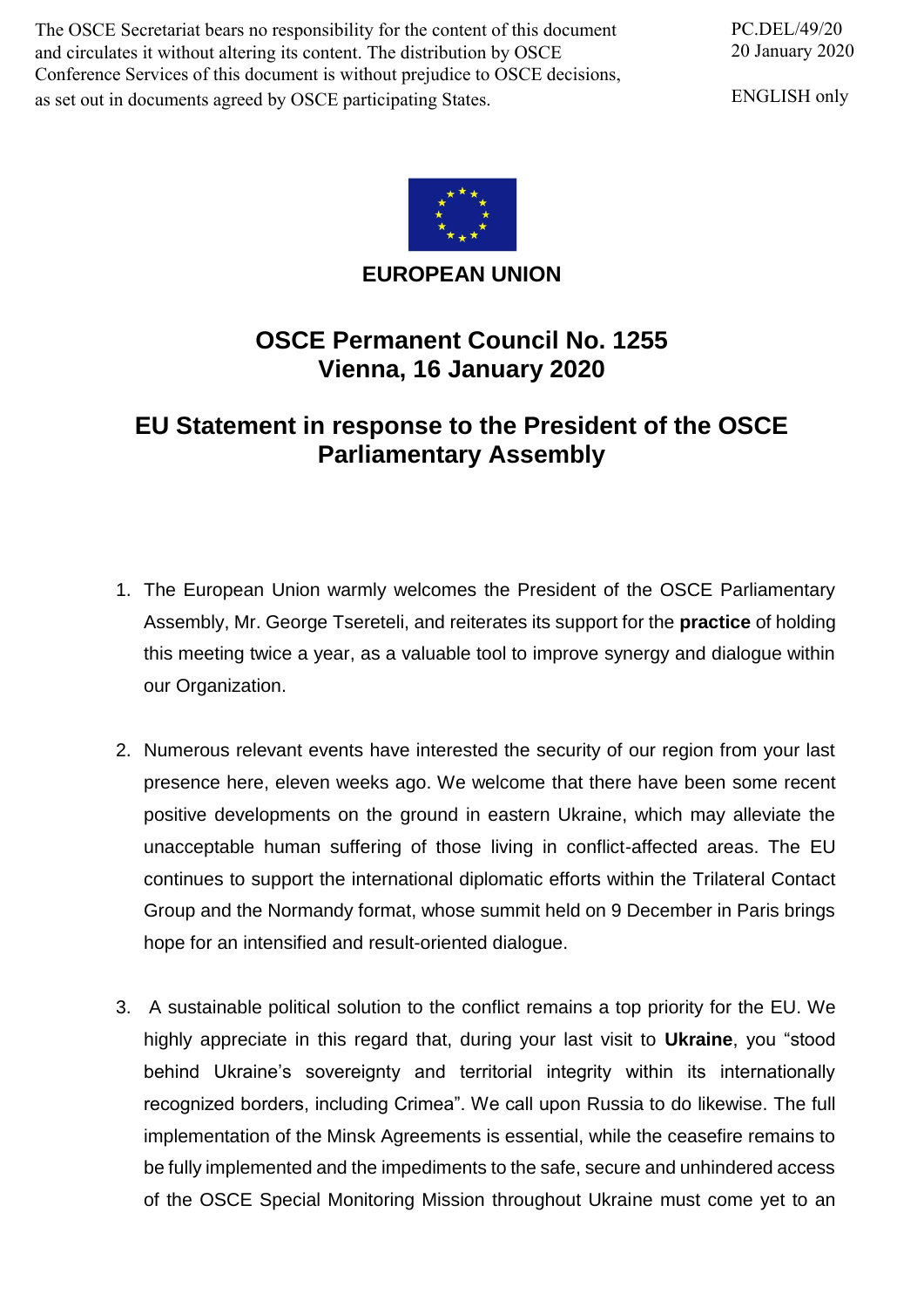

end. Russia's illegal annexation of the Autonomous Republic of Crimea and the city of Sevastopol, which we condemn and will not recognize, and its destabilization of eastern Ukraine continue to violate fundamental OSCE principles and commitments and remain the most serious security challenge Europe is facing. We value that the PA of the OSCE and you personally pay such a strong attention to the resolution of this conflict.

- 4. We appreciate your recent engagement for peaceful settlement of the **conflict** in Georgia and the Nagorno-Karabakh conflict, which are priorities for the European Union together with the Transdniestrian settlement process. We join you in welcoming the release of Vazha Gaprindashvili, detained on 9 November by the de facto authorities in the Georgian breakaway region of South Ossetia, and thanking those who have been working on this case. We believe that further efforts towards conflict resolution, including their humanitarian aspects, should be carried out in these contexts, as the parliamentarians can contribute to creating the best conditions for the settlement of such conflicts, especially in strengthening political will directed to tangible progress.
- 5. We value the cooperation between the Parliamentary Assembly and the OSCE **autonomous Institutions** for its contribution to the promotion of comprehensive security in the OSCE region. The human dimension remains among our key priorities, as lasting security cannot be sustained without full respect for human rights and fundamental freedoms, democracy and rule of law. We look forward to learning more about the work of the Special Representative on Civil Society Engagement and her impact on the MP's participation in events such as the Human Dimension Implementation Meeting.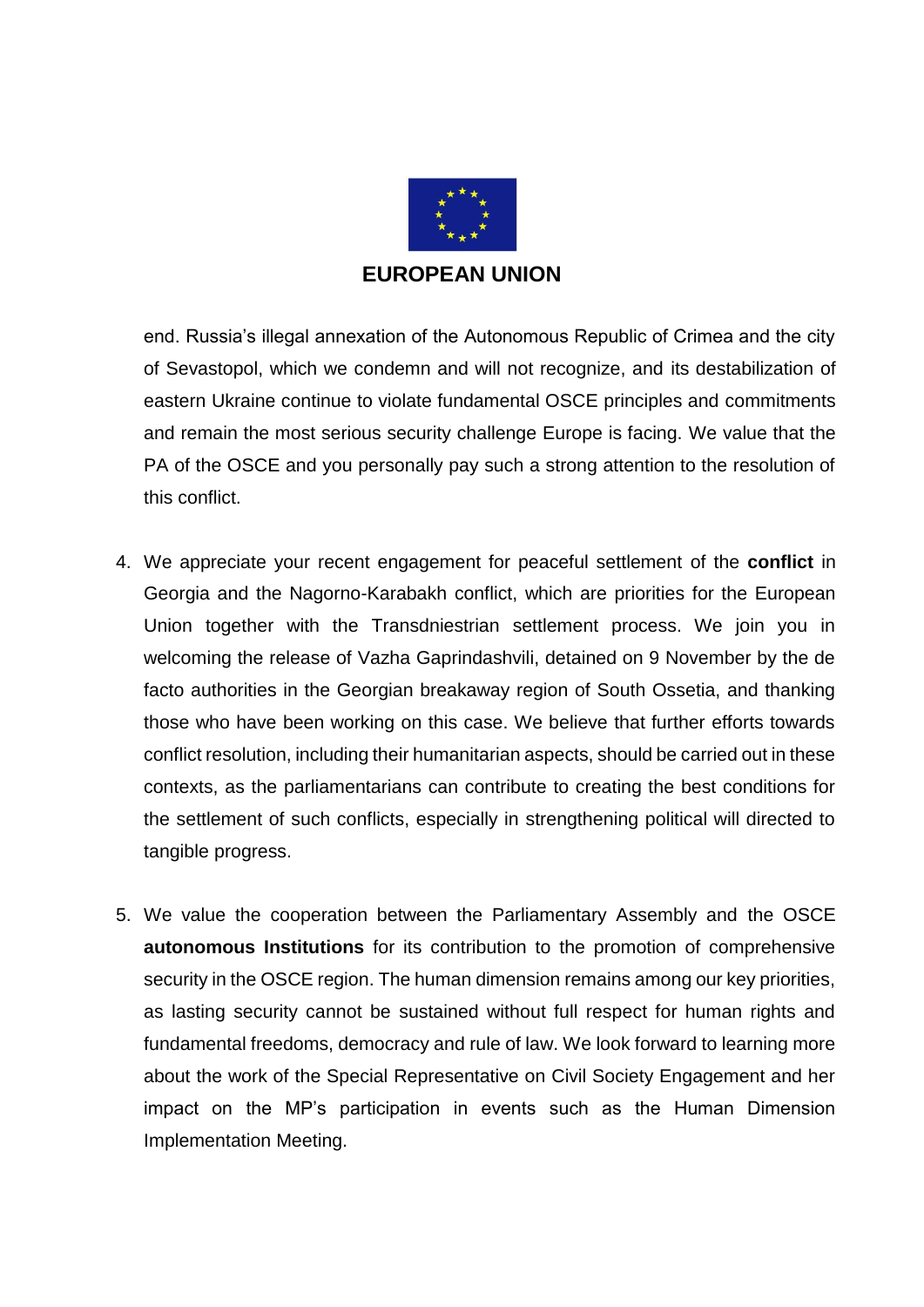

- 6. We highly appreciate the contribution of the Parliamentary Assembly to **election observation**, since the implementation of election related OSCE commitments and upholding of international standards is an indispensable component of our democratic societies. In this regard, the EU reiterates its strong support for ODIHR's methodology in observing elections, as a gold standard that is internationally recognized, and the independent, impartial and professional manner in which it is implemented by the Parliamentary Assembly, in partnership with ODIHR.
- 7. We welcome the PA's acknowledgement that "there cannot be security without involvement of the women" and your call for greater women empowerment. In this regard, we hope that you will profit from synergies with the Albanian Chairmanship, whose purpose is to prioritize "action on combating **violence against women"** and **the promotion of the role of women in peace and security**. The findings of the OSCE-led survey on the well-being and safety of women in the OSCE area are alarming and we need to follow up on its recommendations. Furthermore, the 20<sup>th</sup> anniversary this year of UNSCR 1325 (2000) is an opportunity to reaffirm our commitments to its full implementation and to pledge further specific actions within the OSCE. In this respect, the Luxemburg Declaration and the relevant resolutions provide a useful framework for the PA.
- 8. We welcome the efforts of the various PA **special representatives and committees**, such as the Ad Hoc Committee on Countering Terrorism and the one on Migration, to address specific cross-cutting issues or geographical areas that can truly benefit from parliamentary attention. We see opportunities for convergence and for enhancing shared political messages, including with regard to the incumbent OSCE Chairmanship's priorities. We appreciate concrete outcomes coming from these bodies, as the report on "Strengthening Border Security and Information Sharing in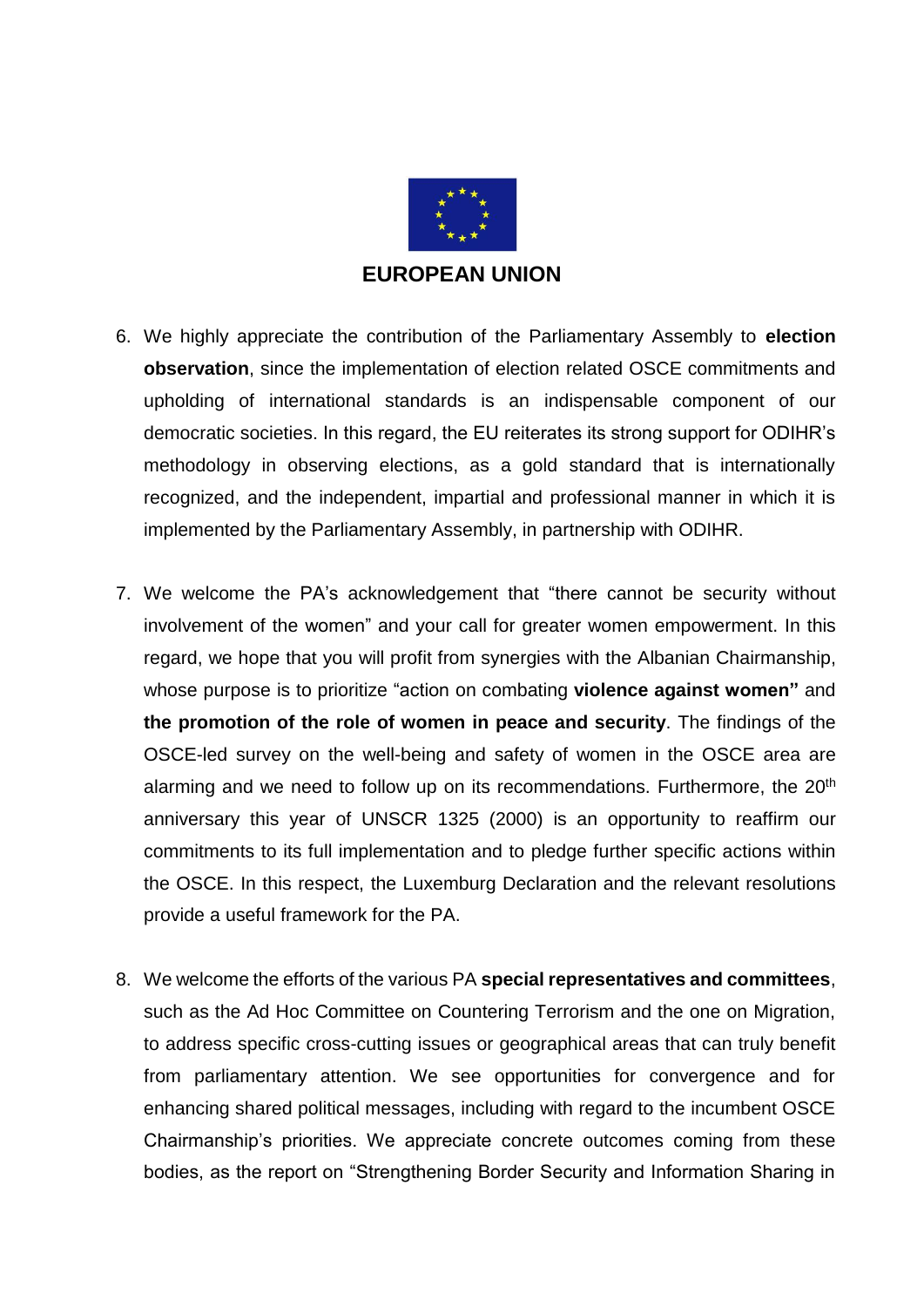

the OSCE region: a Parliamentary Oversight Exercise" released by the Committee on Countering Terrorism last October.

- 9. We support your endeavours for building up **parliamentary relations with our Mediterranean** Partners, as we share the view that stronger ties among Parliaments from both sides of the Mediterranean Sea are necessary to address security in the OSCE area. We also take positive note of the first PA OSCE visit to Egypt aimed at building trust and better understanding the realities on the ground of our Partner. This is another indication of the particular attention the Parliamentary Assembly dedicates to the Mediterranean. We also appreciate your intention of exploiting opportunities to similar engage with the Asian Partners for Cooperation.
- 10. The EU concurs with you that **multilateralism** is an essential instrument to build bridges and realize a vision of a secure and free OSCE region, based on the respect of our common principles and commitments. The readiness of two EU Member States, Sweden and Poland, to assume the responsibility of chairing the OSCE in 2021 and 2022 is another evidence of our continued endeavors and support for multilateralism, which is a cornerstone of the EU's external policy. As per the Council Conclusion adopted last June, the EU fully acknowledges that, to ensure peace, security, human rights, prosperity and sustainable development for all, we depend on a rules-based international order and need commonly agreed rules, as well as effective and inclusive international institutions. Today, the need to promote multilateral solutions to our common challenges is more urgent than ever.
- 11.Against this background, the EU recognizes the role played by parliamentary diplomacy in strengthening international security and co-operation. We highly value the concrete contribution that the OSCE Parliamentary Assembly and its members can offer to a deeper implementation of OSCE principles and commitments, as well as to the promotion and achievement of common goals.